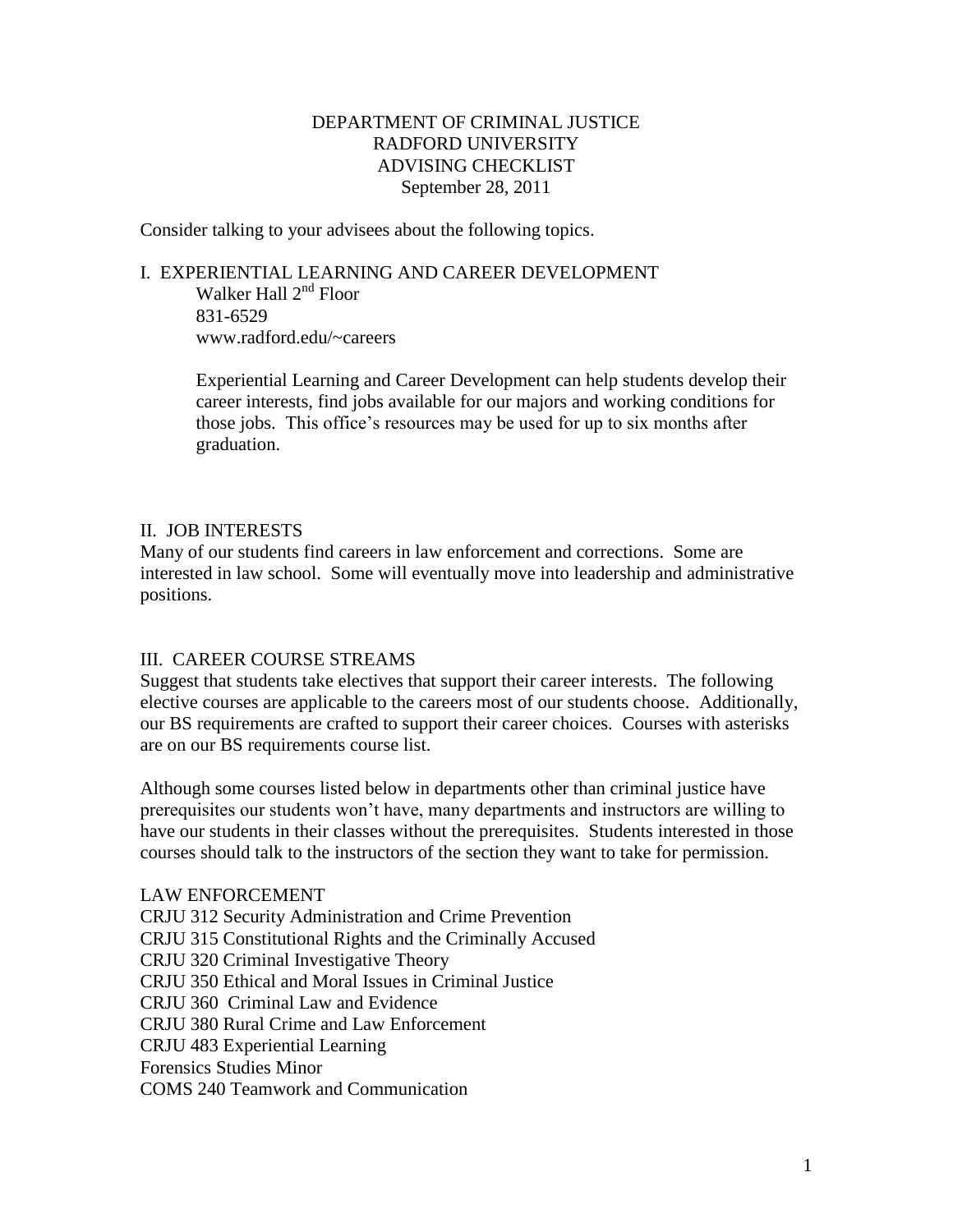COMS 250 Interpersonal Communication

COMS 333 Persuasion

\*GEOG 250 Introduction to GIS

\*HLTH 451 Drug Use and Drug Abuse Education

\*ITEC 100 Introduction to Information Technology

\*COMS 400 Media Law and Ethics

\*PHIL 112 Introduction: Ethics and Society

\*PHIL 310 Professional Ethics

\*PSYC 218 Adolescent Psychology

\*PSCY 405 Forensic Psychology

\*SOCY 333 Social and Cultural Diversity

\*SOCY 365 Society and the Individual

**CORRECTIONS** 

CRJU315 Constitutional Rights and the Criminally Accused CRJU320 Criminal Investigative Theory CRJU350 Ethical and Moral Issues in Criminal Justice CRJU360 Criminal Law and Evidence CRJU380 Rural Crime and Law Enforcement CRJU410 Juvenile Justice CRJU439 Community Based Corrections CRJU445 Juvenile Corrections CRJU483 Experiential Learning \*COMS 332 Argumentation and Advocacy \*COMS 333 Persuasion \*COMS 400 Media Law and Ethics COMS 459 Communication in Conflict Management \*HLTH 451 Drug Use and Drug Abuse Education \*ITEC 100 Introduction to Information Technology \*PHIL 112 Introduction: Ethics and Society \*PHIL 310 Professional Ethics \*PSYC 218 Adolescent Psychology \*SOCY265 Society and the Individual \*SOCY 333 Experiencing Cultural Diversity

\*SOCY 457 Law and Social Injustice

#### ADMINISTRATION/MANAGEMENT/LEADERSHIP

CRJU312 Security Administration and Crime Prevention CRJU350 Ethical and Moral Issues in Criminal Justice CRJU 470 Criminal Justice Management CRJU483 Experiential Learning \*BLAW 203 Legal Environment of Business \*COMS 114 Public Speaking \*COMS 314 Organizational Communication COMS 327/POSC327 Politics and Media \*COMS 333 Persuasion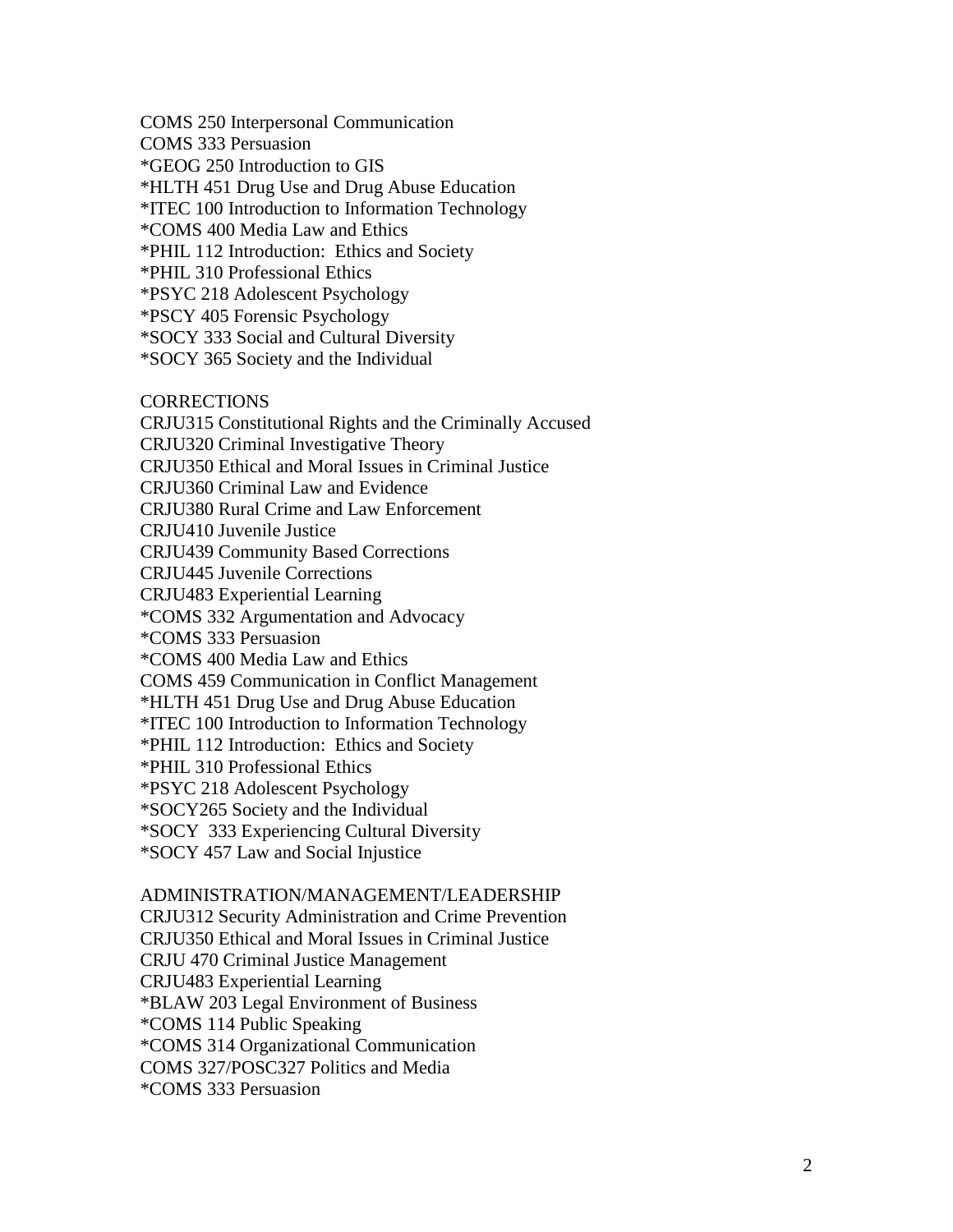\*COMS 400 Media Law and Ethics

COMS 430 Crisis Management and Communication

COMS 439 Leadership and Communication

COMS 459 Communication in Conflict Management

\*ECON 391 Law and Economics

\*GEOG 250 Introduction to GIS

\*PHIL 112 Introduction: Ethics and Society

\*PHIL 310 Professional Ethics

POSC 300 Public Administration

POSC 350 State and Local Government

POSC 430 Organizational Theory in the Public Sector

POSC 431 Leadership on Public Administration

POSC 435 Contemporary Problems in Public Administration

\*POSC 438 Constitutional Law-Government Powers

\*SOCY 333 Social and Cultural Diversity

PRE-LAW

CRJU 315 Constitutional Rights of the Criminally Accused CRJU 320 Criminal Investigative Theory

CRJU 350 Ethical and Moral Issues in Criminal Justice

CRJU 360 Criminal Law and Evidence

CRJU 410 Juvenile Justice

CRJU 481 Forensic Evidence

CRJU 483 Experiential Learning

\*BLAW 203 Legal Environment of Business

\*COMM 114 Public Speaking

COMS 327/POSC327 Politics and Media

COMM 332 Argumentation and Advocacy

COMM 333 Persuasion

\*ECON 391 Law and Economics

ENGL 306 Professional Writing

ENGL 307 Business Writing

\*PHIL 112 Introduction: Ethics and Society

\*PHIL 113 Introduction: Reasoning and Argument

PHIL 310 Professional Ethics

POSC 333 Judicial Process

\*POSC 438 Constitutional Law-Government Powers

\*POSC 439 Constitutional Law-Civil Liberties

\*PSCY 405 Forensic Psychology

\*SOCY 333 Social and Cultural Diversity